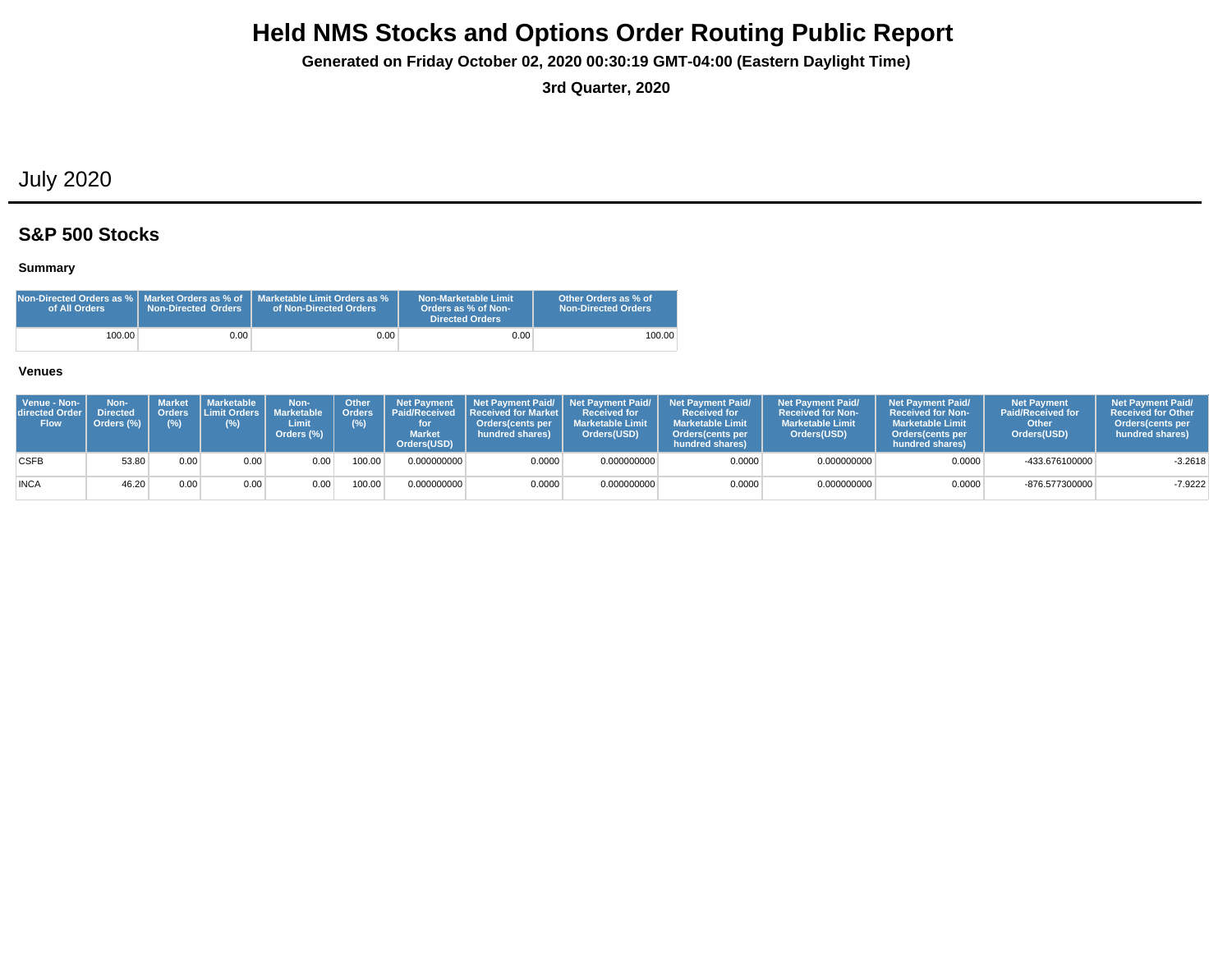**Generated on Friday October 02, 2020 00:30:19 GMT-04:00 (Eastern Daylight Time)**

**3rd Quarter, 2020**

## July 2020

### **Non-S&P 500 Stocks**

### **Summary**

| of All Orders | <b>Non-Directed Orders</b> | INon-Directed Orders as % I_Market Orders as % of _I_Marketable Limit Orders as %<br>of Non-Directed Orders | Non-Marketable Limit<br>Orders as % of Non-<br>Directed Orders | Other Orders as % of<br><b>Non-Directed Orders</b> |
|---------------|----------------------------|-------------------------------------------------------------------------------------------------------------|----------------------------------------------------------------|----------------------------------------------------|
| 100.00        | 0.00                       | 0.00 <sub>1</sub>                                                                                           | 0.00                                                           | 100.00                                             |

| Venue - Non-<br>directed Order<br><b>Flow</b> | Non-<br><b>Directed</b><br>Orders (%) | (%)  | Market Marketable<br>Orders Limit Orders L<br>(%) | Non-<br><b>Marketable</b><br>Limit<br>Orders (%) | Other<br><b>Orders</b><br>$(\%)$ | <b>Net Payment</b><br><b>Market</b><br>Orders(USD) | <b>Paid/Received Received for Market  </b><br>Orders(cents per<br>hundred shares) | <b>Received for</b><br><b>Marketable Limit</b><br>Orders(USD) | Net Payment Paid/   Net Payment Paid/   Net Payment Paid/<br><b>Received for</b><br><b>Marketable Limit</b><br>Orders(cents per<br>hundred shares) | <b>Net Payment Paid/</b><br><b>Received for Non-</b><br><b>Marketable Limit</b><br>Orders(USD) | <b>Net Payment Paid/</b><br><b>Received for Non-</b><br><b>Marketable Limit</b><br>Orders cents per<br>hundred shares) | <b>Net Payment</b><br><b>Paid/Received for</b><br>Other<br>Orders(USD) | <b>Net Payment Paid/</b><br><b>Received for Other</b><br><b>Orders</b> (cents per<br>hundred shares) |
|-----------------------------------------------|---------------------------------------|------|---------------------------------------------------|--------------------------------------------------|----------------------------------|----------------------------------------------------|-----------------------------------------------------------------------------------|---------------------------------------------------------------|----------------------------------------------------------------------------------------------------------------------------------------------------|------------------------------------------------------------------------------------------------|------------------------------------------------------------------------------------------------------------------------|------------------------------------------------------------------------|------------------------------------------------------------------------------------------------------|
| <b>CSFB</b>                                   | 58.59                                 | 0.00 | 0.00                                              | 0.00                                             | 100.00                           | 0.000000000                                        | 0.0000                                                                            | 0.000000000                                                   | 0.0000                                                                                                                                             | 0.000000000                                                                                    | 0.0000                                                                                                                 | -981.713300000                                                         | $-8.6144$                                                                                            |
| <b>INCA</b>                                   | 41.41                                 | 0.00 | 0.00                                              | 0.00                                             | 100.00                           | 0.000000000                                        | 0.0000                                                                            | 0.000000000                                                   | 0.0000                                                                                                                                             | 0.000000000                                                                                    | 0.0000                                                                                                                 | -1659.480900000                                                        | $-13.4933$                                                                                           |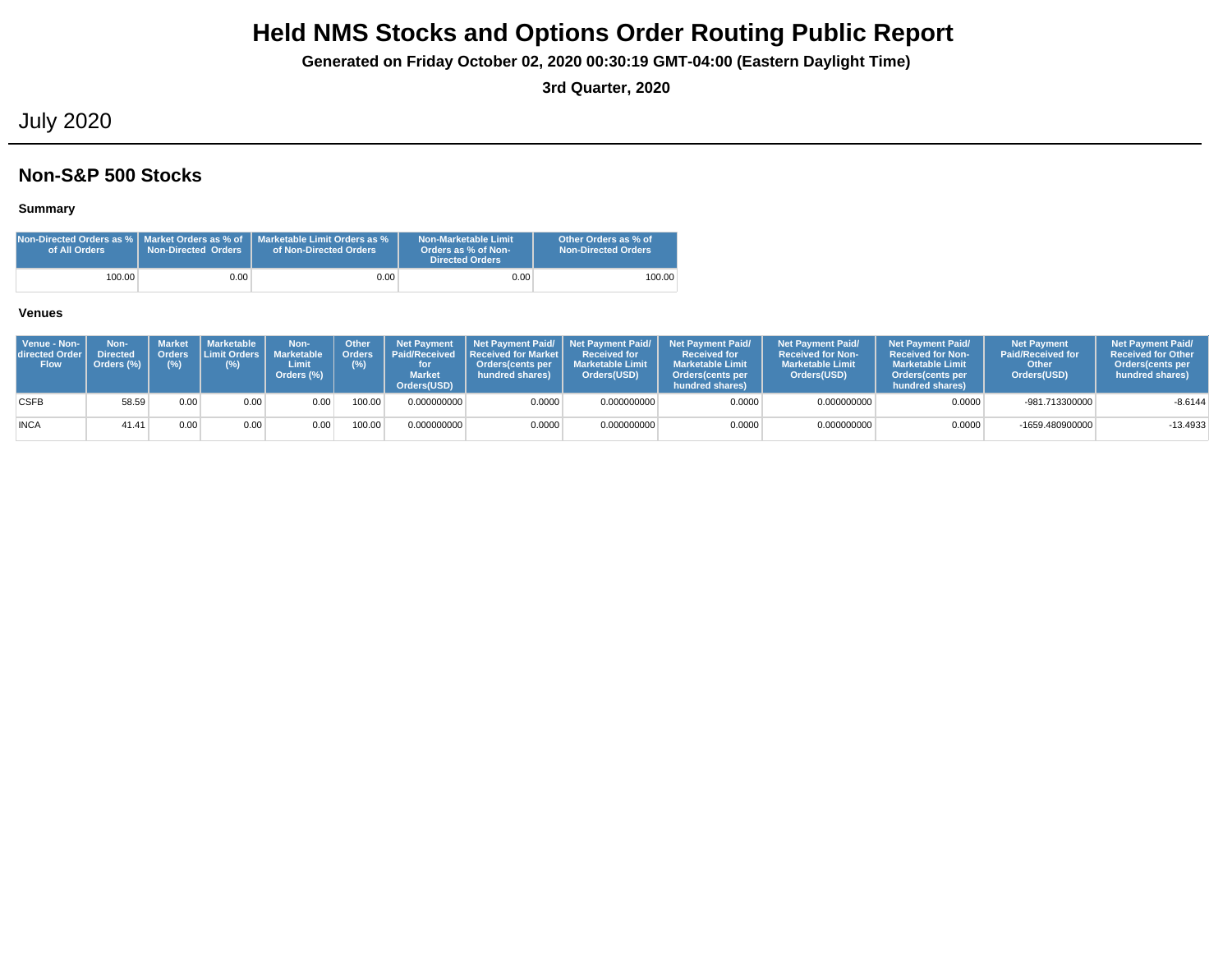**Generated on Friday October 02, 2020 00:30:19 GMT-04:00 (Eastern Daylight Time)**

**3rd Quarter, 2020**

## August 2020

### **S&P 500 Stocks**

### **Summary**

| Non-Directed Orders as %   Market Orders as % of<br>of All Orders | <b>Non-Directed Orders</b> | Marketable Limit Orders as %<br>of Non-Directed Orders | Non-Marketable Limit<br>Orders as % of Non-<br><b>Directed Orders</b> | Other Orders as % of<br><b>Non-Directed Orders</b> |
|-------------------------------------------------------------------|----------------------------|--------------------------------------------------------|-----------------------------------------------------------------------|----------------------------------------------------|
| 100.00                                                            | 0.001                      | 0.00                                                   | 0.00                                                                  | 100.00                                             |

| Venue - Non-<br>directed Order<br><b>Flow</b> | Non-<br><b>Directed</b><br>Orders (%) | <b>Market</b><br>(%) | <b>I</b> Marketable I<br>Orders Limit Orders I<br>(%) | Non-<br><b>Marketable</b><br>Limit<br>Orders (%) | Other<br>(%) | <b>Net Payment</b><br>Orders   Paid/Received<br><b>Market</b><br>Orders(USD) | <b>Received for Market L</b><br>Orders(cents per<br>hundred shares) | Received for<br><b>Marketable Limit</b><br>Orders(USD) | Net Payment Paid/ Net Payment Paid/ Net Payment Paid/<br><b>Received for</b><br><b>Marketable Limit</b><br><b>Orders</b> (cents per<br>hundred shares) | <b>Net Payment Paid/</b><br><b>Received for Non-</b><br><b>Marketable Limit</b><br>Orders(USD) | <b>Net Payment Paid/</b><br><b>Received for Non-</b><br><b>Marketable Limit</b><br><b>Orders</b> (cents per<br>hundred shares) | <b>Net Payment</b><br><b>Paid/Received for</b><br>Other<br>Orders(USD) | <b>Net Payment Paid/</b><br><b>Received for Other</b><br><b>Orders</b> (cents per<br>hundred shares) |
|-----------------------------------------------|---------------------------------------|----------------------|-------------------------------------------------------|--------------------------------------------------|--------------|------------------------------------------------------------------------------|---------------------------------------------------------------------|--------------------------------------------------------|--------------------------------------------------------------------------------------------------------------------------------------------------------|------------------------------------------------------------------------------------------------|--------------------------------------------------------------------------------------------------------------------------------|------------------------------------------------------------------------|------------------------------------------------------------------------------------------------------|
| <b>CSFB</b>                                   | 82.08                                 | 0.00                 | 0.00                                                  | 0.00                                             | 100.00       | 0.000000000                                                                  | 0.0000                                                              | 0.000000000                                            | 0.0000                                                                                                                                                 | 0.000000000                                                                                    | 0.0000                                                                                                                         | 1670.724600000                                                         | 5.0370                                                                                               |
| <b>INCA</b>                                   | 17.92                                 | 0.00                 | 0.00                                                  | 0.00                                             | 100.00       | 0.000000000                                                                  | 0.0000                                                              | 0.000000000                                            | 0.0000                                                                                                                                                 | 0.000000000                                                                                    | 0.0000                                                                                                                         | -368.234700000                                                         | $-12.1676$                                                                                           |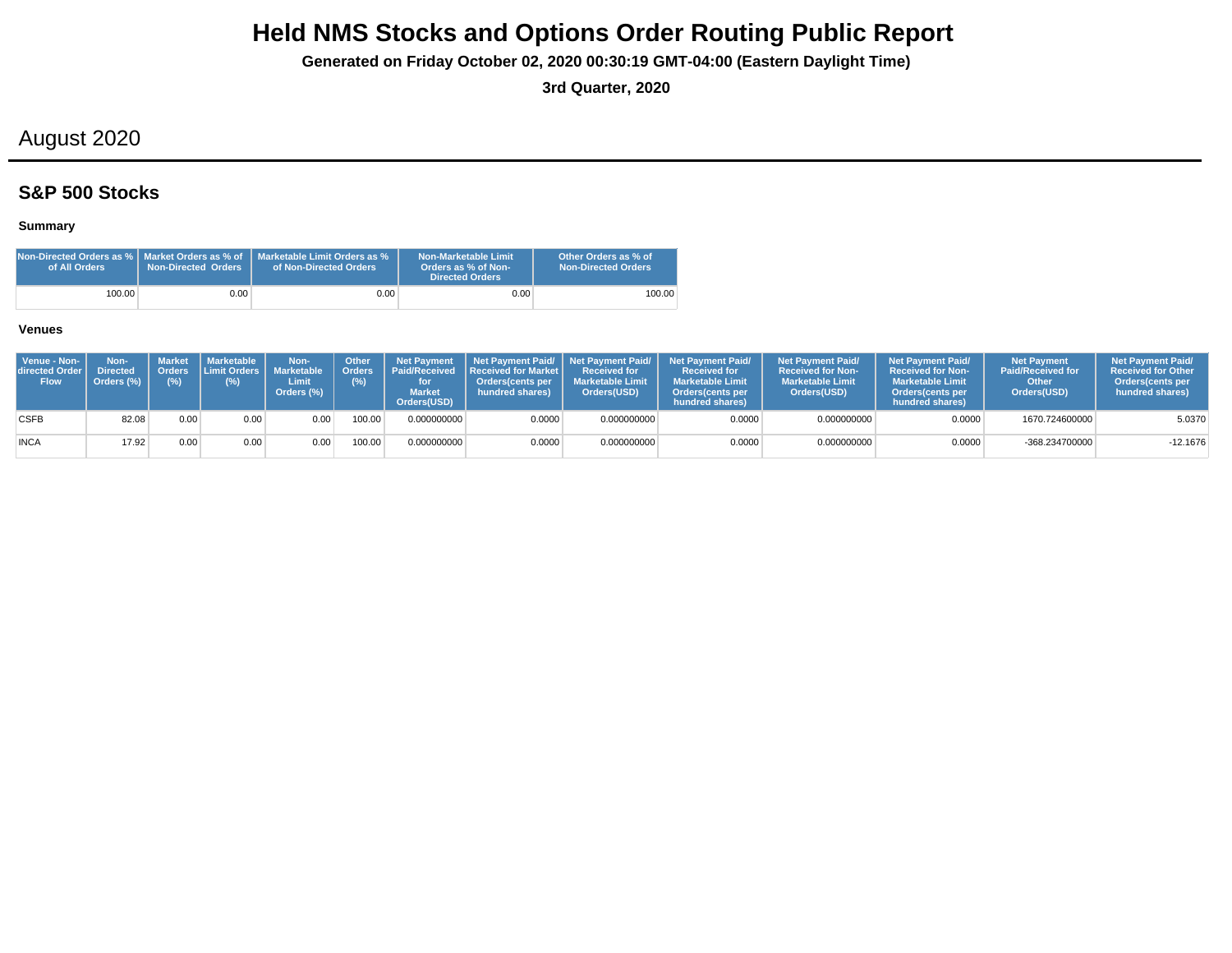**Generated on Friday October 02, 2020 00:30:19 GMT-04:00 (Eastern Daylight Time)**

**3rd Quarter, 2020**

## August 2020

### **Non-S&P 500 Stocks**

### **Summary**

| of All Orders | <b>Non-Directed Orders</b> | Non-Directed Orders as %   Market Orders as % of   Marketable Limit Orders as %<br>of Non-Directed Orders | Non-Marketable Limit<br>Orders as % of Non-<br><b>Directed Orders</b> | Other Orders as % of<br><b>Non-Directed Orders</b> |
|---------------|----------------------------|-----------------------------------------------------------------------------------------------------------|-----------------------------------------------------------------------|----------------------------------------------------|
| 100.00        | 0.00                       | 0.00 <sub>1</sub>                                                                                         | 0.00                                                                  | 100.00                                             |

| Venue - Non-<br>directed Order I<br><b>Flow</b> | Non-<br><b>Directed</b><br>Orders (%) | Orders<br>$(\%)$ | Market   Marketable<br><b>Limit Orders</b><br>$(\%)$ | Non-<br>Marketable<br>Limit<br>Orders (%) | <b>Other</b><br><b>Orders</b><br>(%) | <b>Net Payment</b><br><b>Market</b><br>Orders(USD) | Paid/Received Received for Market L<br>Orders(cents per<br>hundred shares) | <b>Received for</b><br><b>Marketable Limit</b><br>Orders(USD) | Net Payment Paid/ Net Payment Paid/ Net Payment Paid/<br><b>Received for</b><br><b>Marketable Limit</b><br><b>Orders</b> (cents per<br>hundred shares) | <b>Net Payment Paid/</b><br><b>Received for Non-</b><br><b>Marketable Limit</b><br>Orders(USD) | <b>Net Payment Paid/</b><br><b>Received for Non-</b><br><b>Marketable Limit</b><br>Orders(cents per<br>hundred shares) | <b>Net Payment</b><br><b>Paid/Received for</b><br>Other<br>Orders(USD) | <b>Net Payment Paid/</b><br><b>Received for Other</b><br>Orders (cents per<br>hundred shares) |
|-------------------------------------------------|---------------------------------------|------------------|------------------------------------------------------|-------------------------------------------|--------------------------------------|----------------------------------------------------|----------------------------------------------------------------------------|---------------------------------------------------------------|--------------------------------------------------------------------------------------------------------------------------------------------------------|------------------------------------------------------------------------------------------------|------------------------------------------------------------------------------------------------------------------------|------------------------------------------------------------------------|-----------------------------------------------------------------------------------------------|
| <b>CSFB</b>                                     | 90.39                                 | 0.00             | 0.00                                                 | 0.00                                      | 100.00                               | 0.000000000                                        | 0.0000                                                                     | 0.000000000                                                   | 0.0000                                                                                                                                                 | 0.000000000                                                                                    | 0.0000                                                                                                                 | -2795.709169000                                                        | $-9.6239$                                                                                     |
| <b>INCA</b>                                     | 9.61                                  | 0.00             | 0.00                                                 | 0.00                                      | 100.00                               | 0.000000000                                        | 0.0000                                                                     | 0.000000000                                                   | 0.0000                                                                                                                                                 | 0.000000000                                                                                    | 0.0000                                                                                                                 | -435.159900000                                                         | $-12.9518$                                                                                    |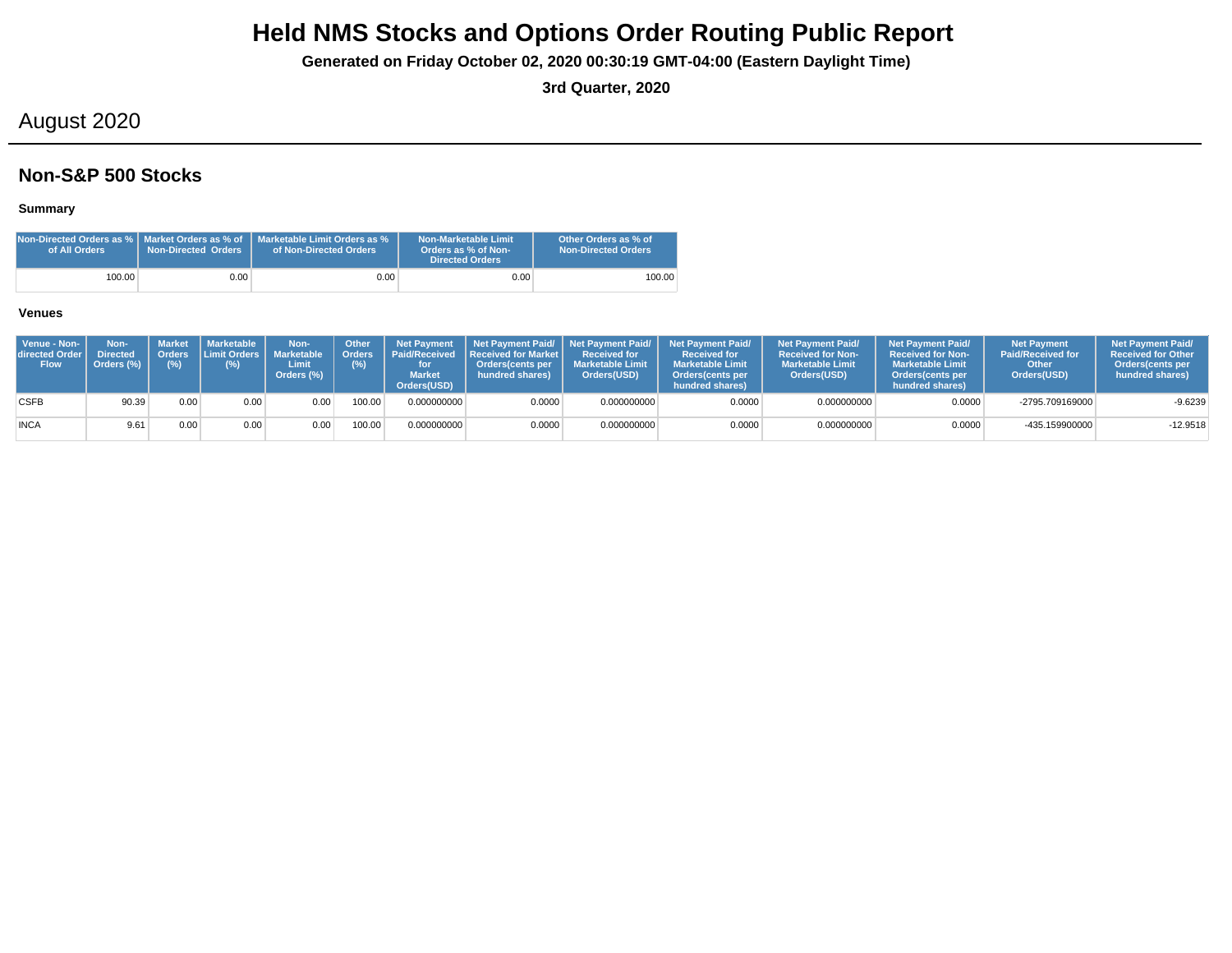**Generated on Friday October 02, 2020 00:30:19 GMT-04:00 (Eastern Daylight Time)**

**3rd Quarter, 2020**

## September 2020

### **S&P 500 Stocks**

### **Summary**

| Non-Directed Orders as $\%$   Market Orders as $\%$ of $\;$<br>of All Orders | <b>Non-Directed Orders</b> | Marketable Limit Orders as %<br>of Non-Directed Orders | Non-Marketable Limit<br>Orders as % of Non-<br><b>Directed Orders</b> | Other Orders as % of<br><b>Non-Directed Orders</b> |
|------------------------------------------------------------------------------|----------------------------|--------------------------------------------------------|-----------------------------------------------------------------------|----------------------------------------------------|
| 100.00                                                                       | 0.00                       | 0.001                                                  | 0.00                                                                  | 100.00                                             |

| Venue - Non-<br>directed Order I<br><b>Flow</b> | Non-<br><b>Directed</b><br>Orders (%) | (% ) | Market   Marketable<br>Orders Limit Orders   Marketable<br>(%) | Non-<br>Limit<br>Orders (%) | <b>Other</b><br>(%) | <b>Net Payment</b><br><b>Market</b><br>Orders(USD) | Orders   Paid/Received   Received for Market  <br><b>Orders</b> (cents per<br>hundred shares) | <b>Received for</b><br><b>Marketable Limit</b><br>Orders(USD) | Net Payment Paid/ Net Payment Paid/ Net Payment Paid/<br><b>Received for</b><br><b>Marketable Limit</b><br><b>Orders</b> (cents per<br>hundred shares) | <b>Net Payment Paid/</b><br><b>Received for Non-</b><br><b>Marketable Limit</b><br>Orders(USD) | <b>Net Payment Paid/</b><br><b>Received for Non-</b><br><b>Marketable Limit</b><br><b>Orders</b> (cents per<br>hundred shares) | <b>Net Payment</b><br><b>Paid/Received for</b><br>Other<br>Orders(USD) | <b>Net Payment Paid/</b><br><b>Received for Other</b><br><b>Orders</b> (cents per<br>hundred shares) |
|-------------------------------------------------|---------------------------------------|------|----------------------------------------------------------------|-----------------------------|---------------------|----------------------------------------------------|-----------------------------------------------------------------------------------------------|---------------------------------------------------------------|--------------------------------------------------------------------------------------------------------------------------------------------------------|------------------------------------------------------------------------------------------------|--------------------------------------------------------------------------------------------------------------------------------|------------------------------------------------------------------------|------------------------------------------------------------------------------------------------------|
| <b>CSFB</b>                                     | 68.74                                 | 0.00 | 0.00                                                           | 0.00                        | 00.00               | 0.000000000                                        | 0.0000                                                                                        | 0.000000000                                                   | 0.0000                                                                                                                                                 | 0.000000000                                                                                    | 0.0000                                                                                                                         | $-180.206900000$                                                       | $-0.6310$                                                                                            |
| <b>INCA</b>                                     | 31.26                                 | 0.00 | 0.00                                                           | 0.00                        | 00.00               | 0.000000000                                        | 0.0000                                                                                        | 0.000000000                                                   | 0.0000                                                                                                                                                 | 0.000000000                                                                                    | 0.0000                                                                                                                         | -1702.529700000                                                        | $-10.7369$                                                                                           |